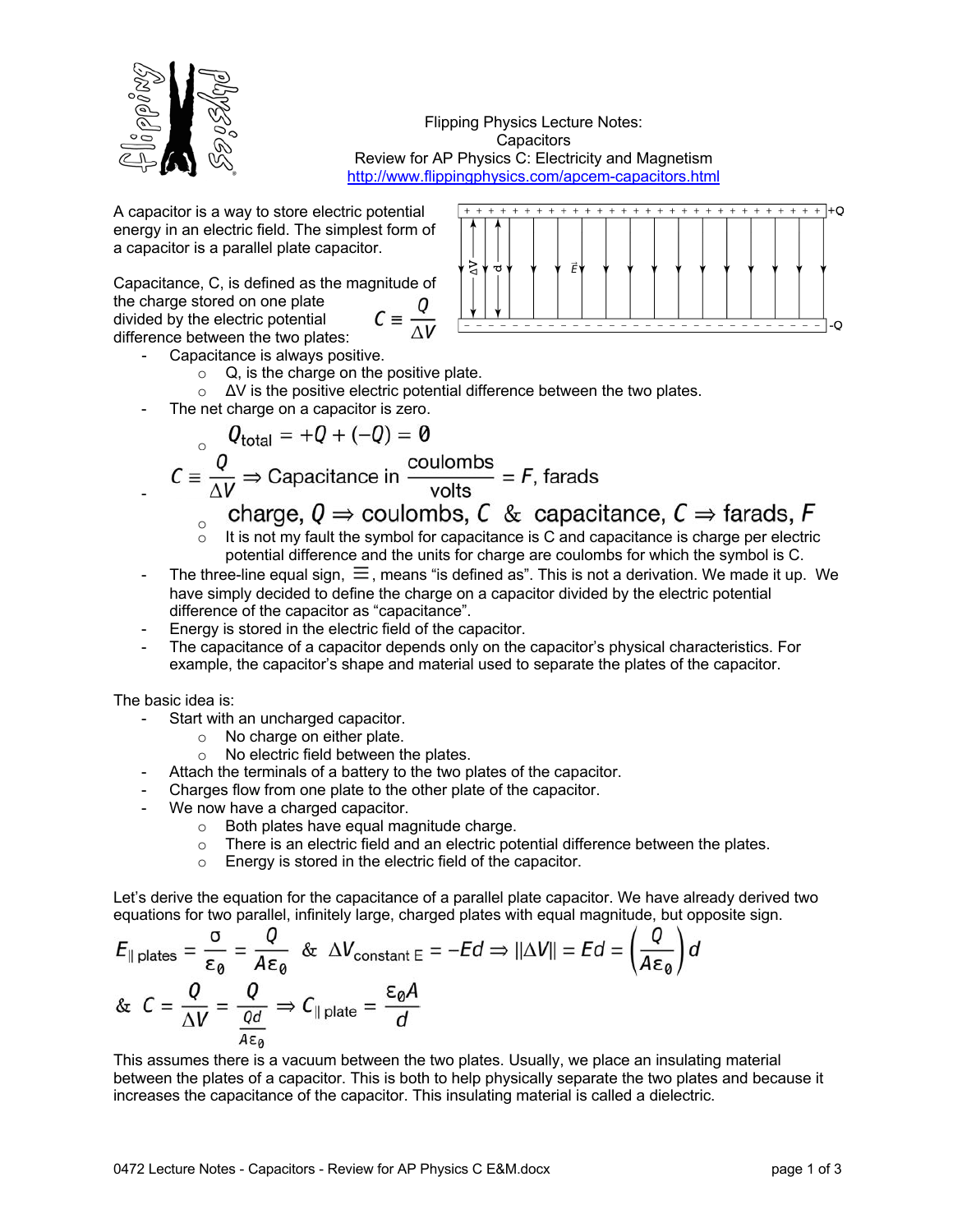

The charged particles in the dielectric are polarized and induce their own electric field (above in blue) which is opposite the direction of the original electric field of the capacitor  $E_0$  (above in black). The net electric field (below in black) is decreased. Because the electric field is decreased, the electric potential difference across the capacitor is decreased, the charge of the capacitor remains the same, and the capacitance of the capacitor is increased.



$$
E = E_0 - E_{induced} \Rightarrow E \downarrow \& \|\Delta V\| = Ed
$$
  
\n
$$
\Rightarrow \Delta V \downarrow \& Q \text{ is constant} \& C = \frac{Q}{\Delta V} \Rightarrow C \uparrow
$$

The way we define the effect of a dielectric is with the dielectric constant. The symbol for the dielectric constant is the lowercase Greek letter kappa, κ. It looks basically like a lowercase k. The dielectric constant equals the ratio of the electric permittivity of the dielectric to the electric permittivity of free space.

$$
K=\frac{\epsilon}{\epsilon_a}
$$

- The dielectric constant has no units.
- Electric permittivity is the measurement of how much a material is polarized when it is placed in an electric field.
	- $\circ$  The easier it is for electrons to change configurations in a material, the larger the dielectric constant of that material.
- The dielectric constant is also sometimes called *relative permittivity*.

We can also determine the relationship between the electric field between the parallel plates of the capacitor with a vacuum and with a dielectric.

$$
E_{\text{vacuum}} = \frac{\sigma}{\epsilon_0} \& E_{\text{dielectric}} = \frac{\sigma}{\epsilon} \Rightarrow \frac{E_{\text{vacuum}}}{E_{\text{dielectric}}} = \frac{\frac{\sigma}{\epsilon_0}}{\frac{\sigma}{\epsilon}} = \frac{\epsilon}{\epsilon_0} = \kappa \Rightarrow \kappa = \frac{E_{\text{vacuum}}}{E_{\text{dielectric}}} \Rightarrow \kappa = \frac{E_0}{E}
$$